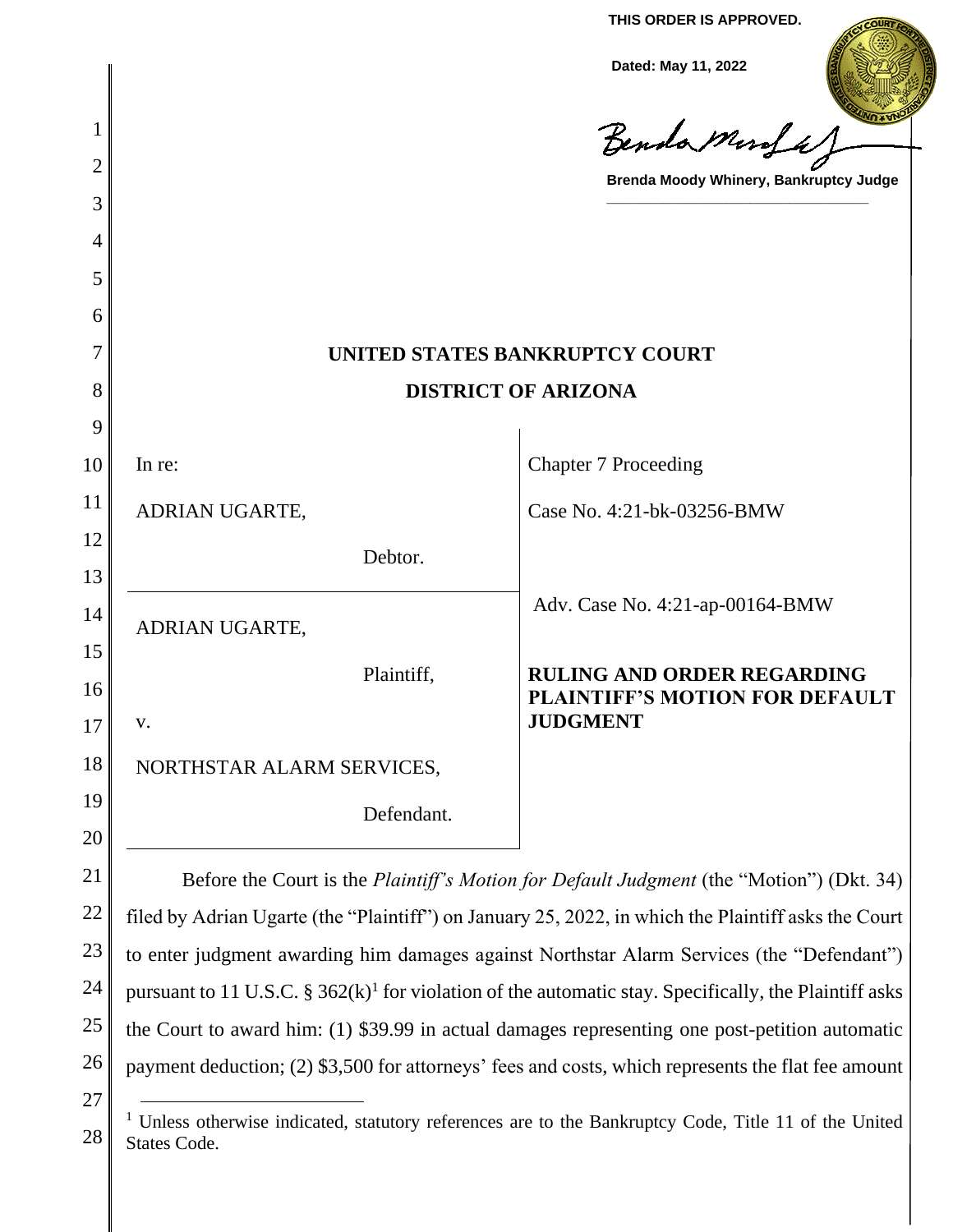1 2 requested by Plaintiff's counsel for this proceeding; and (3) punitive and/or emotional distress damages in the amount of \$3,000.

3 4 5 6 7 8 The Court held a hearing on the Motion on April 13, 2022 (the "Default Hearing"), at which time the Court: (1) found that the Plaintiff had sufficiently established that the Defendant committed a willful violation of the automatic stay; (2) granted the Plaintiff's request for actual damages in the amount of \$39.99; (3) ordered Plaintiff's counsel to submit time records to enable the Court to assess the reasonableness of the requested attorneys' fees and costs; and (4) denied the Plaintiff's request for punitive and/or emotional distress damages without prejudice.

9 10 11 After the Default Hearing, Plaintiff's counsel filed an affidavit of attorneys' fees and a supplemental affidavit of the Plaintiff in support of his request for punitive and emotional distress damages. (Dkt. 46 & 47).

12 13 14 Based upon the entire record before the Court, the Court now issues its ruling with respect to the Plaintiff's requests for attorneys' fees, costs, emotional distress damages, and punitive damages.

15

## **1. Attorneys' Fees and Costs**

16 17 18 19 20 21 Pursuant to  $\S 362(k)(1)$ , "an individual injured by any willful violation of a stay provided by [§ 362] shall recover actual damages, including costs and attorneys' fees . . . ." In this case, based upon the services provided by Plaintiff's counsel, as well as the affidavit of attorneys' fees which has been submitted and is supported by itemized time sheets, it is the determination of this Court that the request for attorneys' fees and costs in the amount of \$3,500 is reasonable and recoverable under § 362(k).

22

## **2. Emotional Distress and/or Punitive Damages**

23 24 25 The remaining relief requested is "[a]n award assessing punitive damages including compensation for emotional distress pursuant to 11 U.S.C. § 362 . . . in the amount of \$3,000.00." (Dkt. 34 at 2).

26 27 As a threshold matter, "[e]motional distress damages are a form of monetary relief – compensatory damages – but they are not punitive."<sup>2</sup> *Hunsaker v. United States*, 902 F.3d 963,

<sup>&</sup>lt;sup>2</sup> As the Ninth Circuit has explained, emotional distress damages "compensate for an actual injury: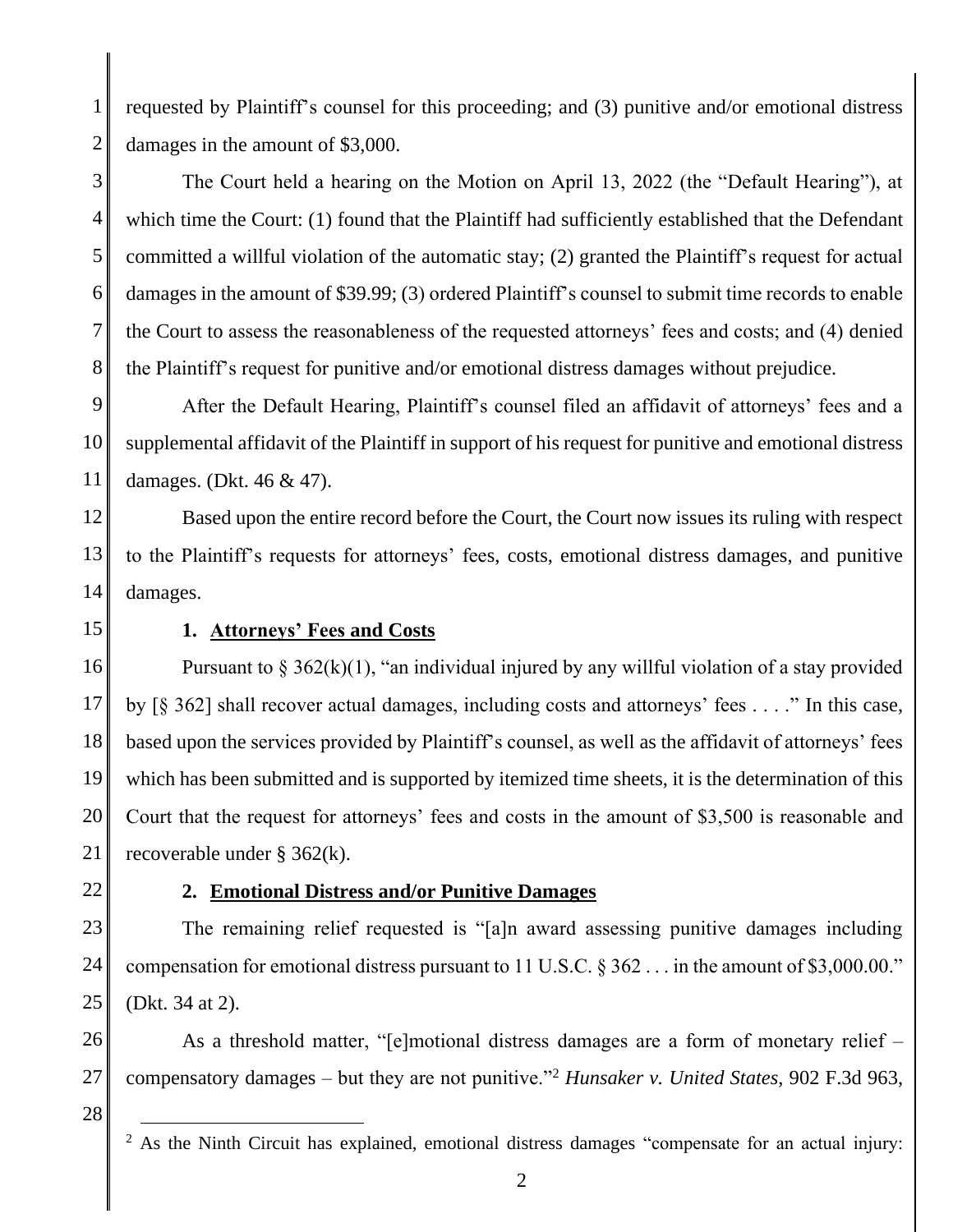1 2 3 4 5 6 968 (9th Cir. 2018). In the Ninth Circuit, an award of emotional distress damages is permissible "if the bankruptcy petitioner '(1) suffer[s] significant harm, (2) clearly establish[es] the significant harm, and (3) demonstrate [s] a causal connection between that significant harm and the violation of the automatic stay (as distinct, for instance, from the anxiety and pressures inherent in the bankruptcy process).'" *In re Snowden*, 769 F.3d at 656-57 (quoting *In re Dawson*, 390 F.3d 1139, 1149 (9th Cir. 2004)).

7 8 9 10 11 12 13 14 In this case, the Plaintiff has detailed approximately four months of collection efforts by the Defendant in willful violation of the stay. The record reflects that the Defendant's conduct exacerbated the Plaintiff's stress and anxiety, and caused the level of significant harm, distinct from the anxiety and pressures inherent in the bankruptcy process, to support an award of emotional distress damages. As a result, based upon the record, it is the determination of this Court that the Plaintiff is entitled to an award of emotional distress damages in the amount of \$1,500 to compensate the Plaintiff for the emotional harm the Defendant's stay violations caused him.

15 16 17 18 19 20 21 22 23 24 25 26 To the extent the Plaintiff is requesting an additional award of punitive damages, § 362(k)(1) provides for such an award "in appropriate circumstances." 11 U.S.C. § 362(k)(1). "Generally speaking, there are two underlying purposes for punitive damage awards: to punish outrageous conduct and to deter future similar conduct." *In re Moon*, No. 13-bk-12466-MKN, 2021 WL 62629, at \*7 (B.A.P. 9th Cir. Jan. 7, 2021), *appeal dismissed sub nom. In re Moon*, No. 21-60010, 2021 WL 3508616 (9th Cir. Apr. 19, 2021) (quoting *Orian v. Asaf (In re Orian)*, No. CC-18-1092-SFL, 2018 WL 6187784, at \*13 (B.A.P. 9th Cir. Nov. 27, 2018)). As such, "[a]n award of punitive damages requires 'some showing of reckless or callous disregard for the law or rights of others.'" *In re Snowden*, 769 F.3d 651, 657 (9th Cir. 2014) (quoting *In re Bloom*, 875 F.2d 224, 228 (9th Cir. 1989)). "In awarding punitive damages, a court should consider: (1) the degree of reprehensibility of the defendant's misconduct; (2) the disparity between the harm suffered by the plaintiff and the punitive damages award; and (3) the difference between the

<sup>28</sup> distress[,]" unlike punitive damages, which are not awarded to compensate for an injury, but are instead awarded "to punish reprehensible conduct and to deter future occurrence." *Hunsaker*, 902 F.3d at 968 n.3 (quoting in part *Gertz v. Robert Welch, Inc.*, 418 U.S. 323, 350 (1974)).